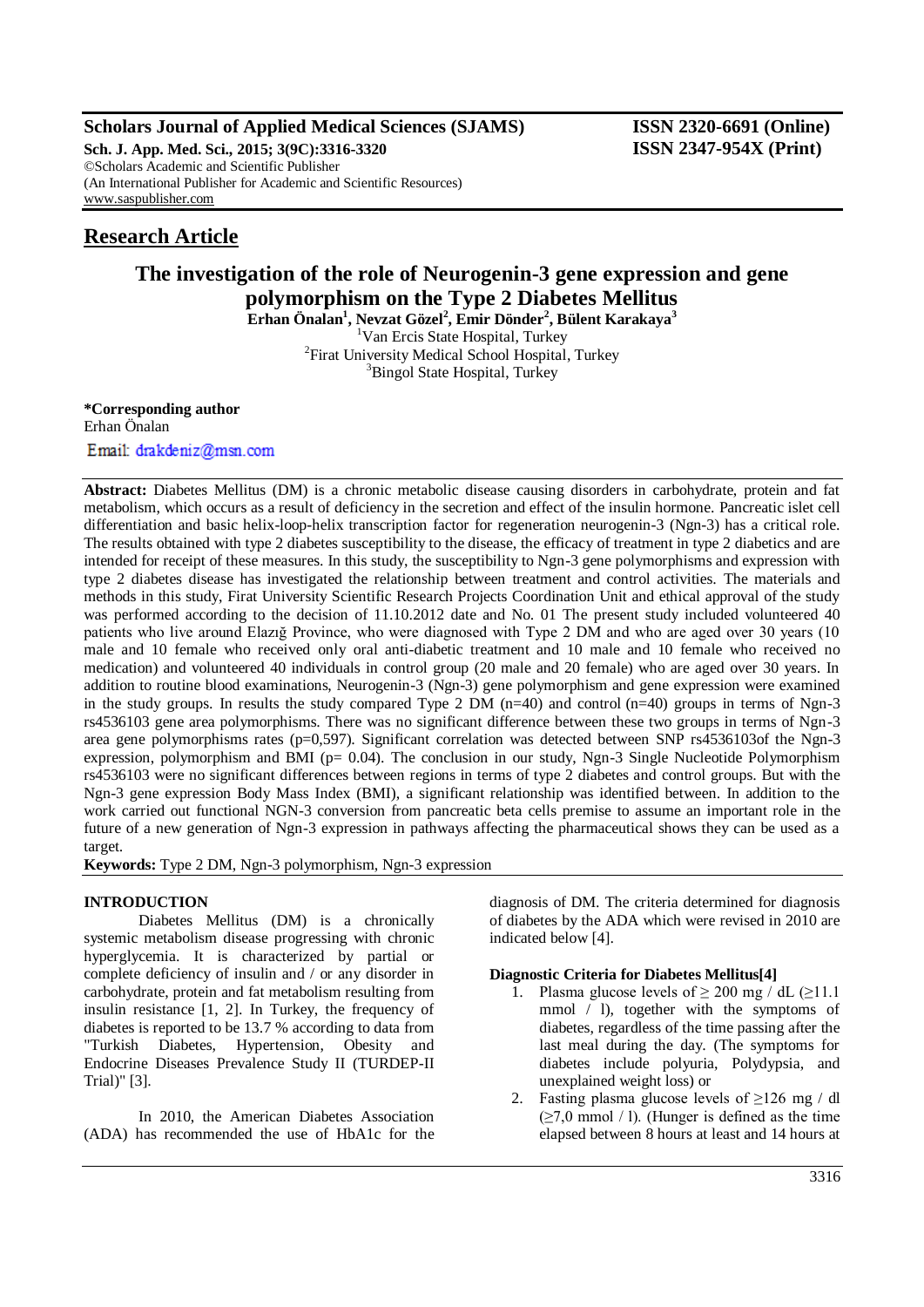most without taking any calories) or

- 3. Plasma glucose levels of  $\geq$ 200 mg / dl ( $\geq$ 11,1 mmol / l) at the 2nd hour in the OGTT. (as defined by WHO, OGTT should be performed by using 75 g of glucose dissolved in water at fasting after an intake of sufficient fasting after an intake of carbohydrates (150 g/day) for 3 days) or
- 4. HbA1c  $\geq$  6.5% (this test has been standardized with DCCT (Diabetes Control and Complications Trial) analysis and should be performed in laboratories using a suitable method approved by NGSP (National Glycohemoglobin Standardization Program)).

Diagnosis can be achieved by using one of the above criteria [4].

Studies focus on the presence of pancreatic transcription factor Ngn-3 which is a proendocrine regeneration as well as its importance on new endocrinal cell differentiation in islets. In this context, the position of Ngn-3 in pancreas which is developing and getting regenerated has brought the possible Ngn-3 based therapies for increased endocrinal mass to the subject of debate**.** The basic helix-loop-helix transcription factor Ngn-3 plays a critical role in both pancreatic islet cell differentiation and regeneration. Ngn-3, which arises during primary and secondary endocrinal cell differentiation, allows the formation of alpha, beta, pancreatic polypeptide and gamma cells expressing pancreatic polypeptide, somatostatin, insulin and glucagon. The regulatory role of Ngn-3 in the development of endocrinal pancrease may be important for therapeutic approaches which expand Ngn-3 expression by increasing beta cell masses and their functions [5].

The present study aims at examining Neurogenin-3 (Ngn-3) gene expression and gene polymorphism in diabetic patients.

# **MATERIALS AND METHOD:**

The power analysis performed before the study suggested that at least 11 cases would be required to determine the changes in Neurogenin-3 (Ngn-3) gene polymorphism and gene expression in terms of their role in pathogenesis with a power rate of 90% ( $a = 0.05$ ,  $\beta = 0.1$ ). We thus evaluated the study size in a total of 40 cases in terms of both the correct diagnosis and the reasons that may prevent diagnosis.

This study was performed on a total of 80 subjects who applied to the clinic and polyclinic of general internal medicine in Fırat University, 40 of which were over the age of 30 years who diagnosed with Type II DM for at least 6 months, and the other 40 controls were not diagnosed with diabetes. Participants from both patient and control groups were informed about the study and their written consents were obtained. Those who were diagnosed with Type I DM or below the age of 30 years or using insulin were excluded from the study.

3 mL of peripheral blood was obtained from each group. The collected blood samples were stored at -20 ° C until studied. The materials were subjected to DNA and RNA isolation processes at medical genetics laboratory. Then, Neurogenin-3 gene polymorphism and gene expression were evaluated by means of reverse transcriptase PCR (RT-PCR) method. Those who diagnosed with Type II DM were compared to the controls in terms of polymorphism and expression for each gene. It was also examined the role of neurogenin-3 (Ngn-3) gene polymorphism and gene expression in pathogenesis. SPSS 16 (The Statistical Package for Social Sciences, version 16.0, SPSS Inc, and Chicago, IL, USA) statistical software package was used in the analysis of data sets. T-test and Chi-square tests were used in order to evaluate the numerical data and categorical variables, respectively.  $P \leq 0.05$  was considered statistically significant.

# **FINDINGS**

This study was performed on a total of 80 subjects who applied to the clinic and polyclinic of general internal medicine in Fırat University, 40 of which were over the age of 30 years who diagnosed with Type II DM for at least 6 months, and the other 40 controls were not diagnosed with diabetes.

#### **Polymorphism at Ngn3 rs4536103 gene region**

In overall patients with Type 2 DM  $(n = 40)$ , for Ngn3 rs4536103 gene region, 13 subjects (32.5%) were homozygous (C/C), 16 subjects (40%) were heterozygous (C/T) and 11 subjects (27.5%) were homozygous mutants (T/T). However; in controls without Type 2 DM ( $n = 40$ ), 9 subjects (22.5%) were homozygous (C/C), 19 subjects (47.5%) were heterozygous (C/T) and 12 subjects (30%) were homozygous mutants (T/T). There is no significant difference between the two groups in genotype of Ngn3 rs4536103 gene region (p: 0.597).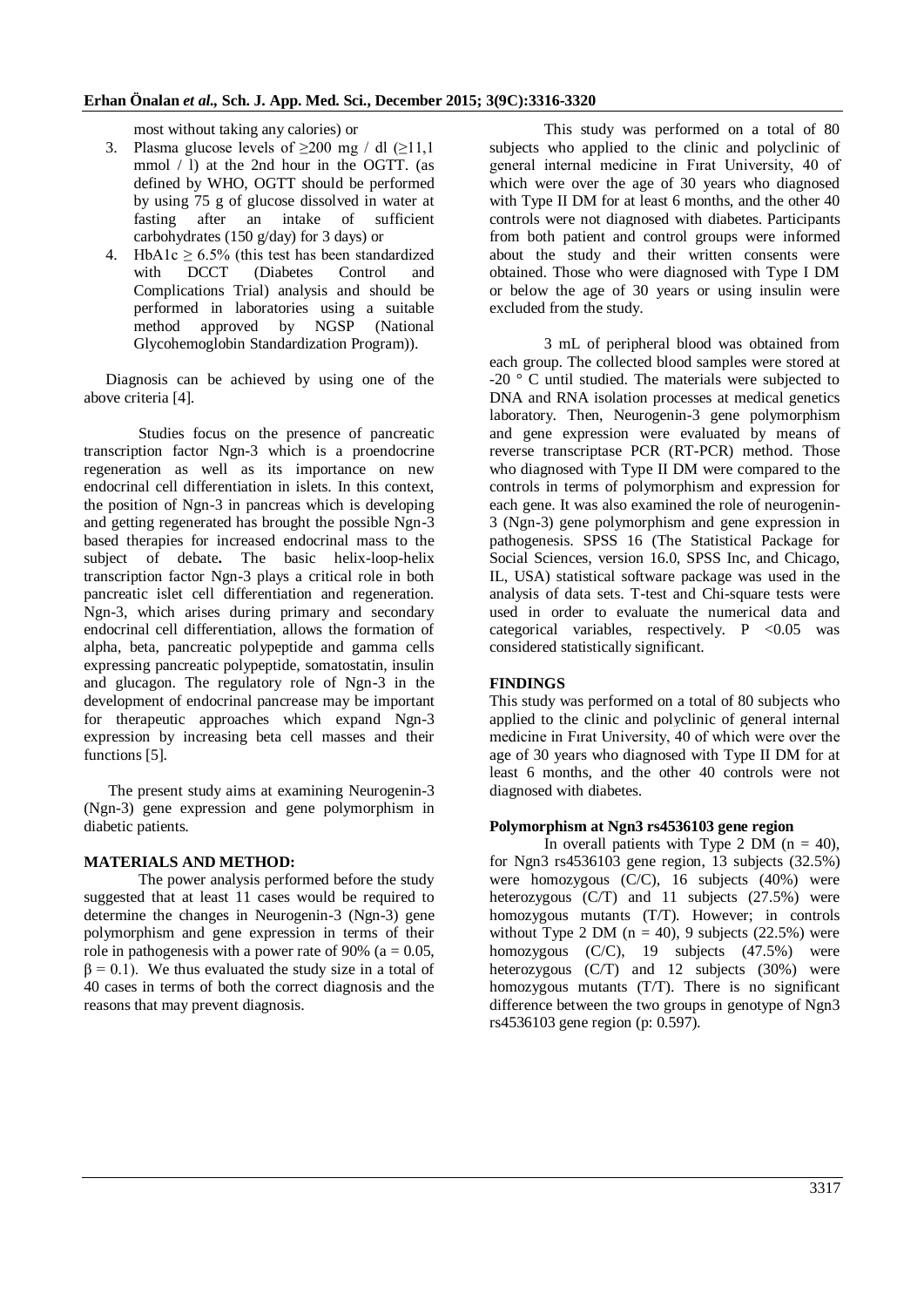# **Erhan Önalan** *et al.,* **Sch. J. App. Med. Sci., December 2015; 3(9C):3316-3320**



**Fig-1: The rates for polymorphism at Ngn3 rs4536103 gene region in patients and controls.**

| Table 1: Comparison between patient and control group for polymorphism at Ngn3 rs4536103 gene region |  |
|------------------------------------------------------------------------------------------------------|--|
| $(X^2$ test)                                                                                         |  |

| Ngn3 rs4536103          |            |               | G/A |               | G/G |               | <b>Total</b> |       |
|-------------------------|------------|---------------|-----|---------------|-----|---------------|--------------|-------|
|                         | ш          | $\frac{0}{0}$ | n   | $\frac{0}{0}$ |     | $\frac{6}{6}$ |              |       |
| Those with Type 2 DM    | ∣ つ<br>12. | 32.5          | 16  | 40            |     | 27.5          | 40 100%      |       |
| Those without Type 2 DM |            | 22.5          | 19  | 47.5          | 12  | 30            | 40 100%      | 0.597 |
| Total                   | 22         |               | 35  |               | 23  |               | 80           |       |

# **Ngn-3 rs4536103 gene expression (mRNA level)**

When compared to T-test, no significant difference was found between the groups, in terms of Ngn3 rs4536103 gene expression levels in patient and control groups, regardless of polymorphism type in Neurogenin3 rs4536103 gene.

# **Table 2: The comparison of patient and control groups in terms of Ngn-3 rs4536103 gene expression levels (T-**

| test).    |    |        |                 |       |  |
|-----------|----|--------|-----------------|-------|--|
| Group     | n  | Mean   | <b>STD Dev.</b> |       |  |
| Treated   | 20 | 1.8945 | 2.60123         |       |  |
| Untreated | 20 | 2.3780 | 3.34345         | 0.843 |  |
| Control   | 40 | 2.2405 | 2.45590         |       |  |

# **The Comparison of Gene Expression Levels according to Ngn3 rs4536103 gene region in all study groups**

In all study groups, when considering how Ngn3 rs4536103 gene expression levels were affected

according to C/C, C/T or T/T genotypes, there was no significant difference in expression levels among these three groups ( $p = 0.471$ ).

| Table 3: The Comparison of Expression Levels according to Ngn3 rs4536103 gene region in all study groups |
|----------------------------------------------------------------------------------------------------------|
| (OneWay ANOVA)                                                                                           |

|            | rs4536103 | N  | Avg. value | <b>Std.</b> deviation | D     |
|------------|-----------|----|------------|-----------------------|-------|
| Ngn 3      | C/C       | 22 | 2.6173     | 3.06478               |       |
| Expression | C/T       |    | 2.2783     | 2.83134               | 0.471 |
|            | T/T       | 23 | 1.6413     | 2.10749               |       |
|            | Total     | 80 | 2.1884     | 2.70662               |       |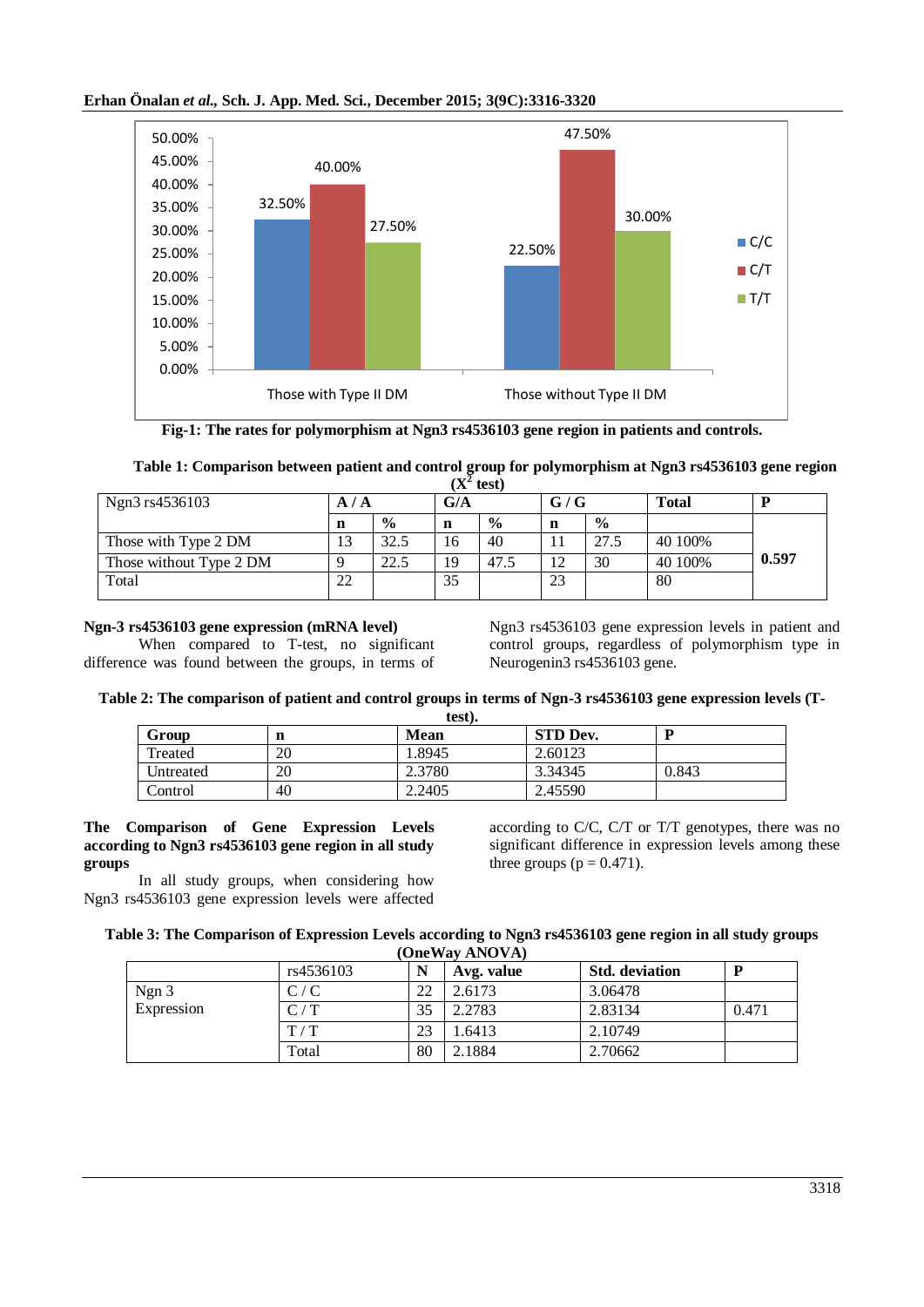## **Ngn3 rs4536103 gene expression levels - relationship between those with Type II DM treated and untreated**

The number of treated subjects was 20, whereas that of untreated subjects was 20. No

significant difference was observed in mean expression level of Ngn-3 rs4536103 between those treated and untreated patients as compared to the T-test ( $p = 0.613$ ).

| Table 4: Ngn-3 rs4536103 gene expression levels - relationship between those with Type II DM treated and |                                    |  |  |
|----------------------------------------------------------------------------------------------------------|------------------------------------|--|--|
|                                                                                                          | $-1$ $-1$ $-1$ $-1$ $+1$ $-1$ $-1$ |  |  |

| Ngn3 rs4536103   | N  | Mean   | <b>STD Dev.</b> |       |
|------------------|----|--------|-----------------|-------|
| <b>Treated</b>   | 20 | 1.8945 | 2.60123         |       |
| <b>Untreated</b> | 20 | 2.3780 | 3.34345         | 0.613 |
| <b>TOTAL</b>     | 40 | 2.1362 | 2.96689         |       |

#### **Ngn-3 rs4536103 gene expression level - relationship between those with and without obese**

The number of non-obese subjects was 54, whereas that of obese subjects was 26. There was a

significant difference in mean expression level of Ngn-3 rs4536103 between those with and without obesity as compared to the T-test (p=0, 04).

**Table 5: Ngn-3 rs4536103 gene expression level - relationship between those with and without obesity (T-test)**

| Ngn-3 rs4536103 |    | Mean   | <b>Std.</b> deviation | D    |
|-----------------|----|--------|-----------------------|------|
| <b>Obese</b>    | 26 | 0.9592 | 1.77345               |      |
| Non-obese       | 54 | 2.7802 | 2.88757               | 0.04 |
| <b>Total</b>    | 80 | .1884  | 2.70662               |      |

### **DISCUSSION**

Diabetes Mellitus (DM) is a chronically systemic metabolism disease progressing with hyperglycemia, characterized by partial or complete deficiency of insulin and / or any disorder in carbohydrate, protein and fat metabolism resulting from insulin resistance [1,2].

In Turkey, the frequency of diabetes is reported to be 13.7 % according to data from "Turkish Diabetes, Hypertension, Obesity and Endocrine Diseases Prevalence Study II (TURDEP-II Trial)" [3].

Studies focus on the presence of pancreatic transcription factor Ngn-3 which is a proendocrine regeneration as well as its importance on new endocrinal cell differentiation in islets. In this context, the position of Ngn-3 in pancreas which is developing and getting regenerated has brought the possible Ngn-3 based therapies for increased endocrinal mass to the subject of debate**.** The basic helix-loop-helix transcription factor Ngn-3 plays a critical role in both pancreatic islet cell differentiation and regeneration. Ngn-3, which arises during primary and secondary endocrinal cell differentiation, allows the formation of alpha, beta, pancreatic polypeptide and gamma cells expressing pancreatic polypeptide, somatostatin, insulin and glucagon. The regulatory role of Ngn-3 in the development of endocrinal pancrease may be important for therapeutic approaches which expand Ngn-3 expression by increasing beta cell masses and their functions [5].

In our study, non-obese ( $n = 54$ ) and obese ( $n =$ 26) subjects were compared in terms of Ngn3 rs4536103 gene expression levels. There was a significant difference in mean expression level of Ngn-3 rs4536103 between those with and without obesity as compared to the T-test and Ngn3 expression was found to be associated with BMI ( $p=0.04$ )(Table 6).

As a result, there were no significant differences between those with Type II diabetes and control group in terms of Ngn3 rs4536103 SNP region expression and polymorphism, but a correlation between Ngn3 gene expression and BMI was found. Besides functional studies, the induction of pharmacologically and genetically inhibited Ngn3 on insulin resistance suggests that new-generation pharmaceuticals may target the pathways that affect Ngn3 expression [6, 7].

### **REFERENCES**

- 1. American Diabetes Association. Diagnosis and Classification of Diabetes Mellitus. Diabetes Care 2005; 28: 37- 42.
- 2. Diagnosis and classification of diabetes mellitus. Diabetes Care 2007; 30: S42-47.
- 3. Satman İ, Alagöl F, Ömer B, Kalaca S, Tütüncü Y, Çolak N *et al.;* Diabetes Study Group, Turkish Diabetes, Hypertension, Obesity and Endocrine Diseases Prevalence Study II (TURDEP-II Trial) Turkey Endocrinology and Metabolic Diseases Congress Abstract Book, 2010: 74.
- 4. American Diabetes Association. Diagnosis and